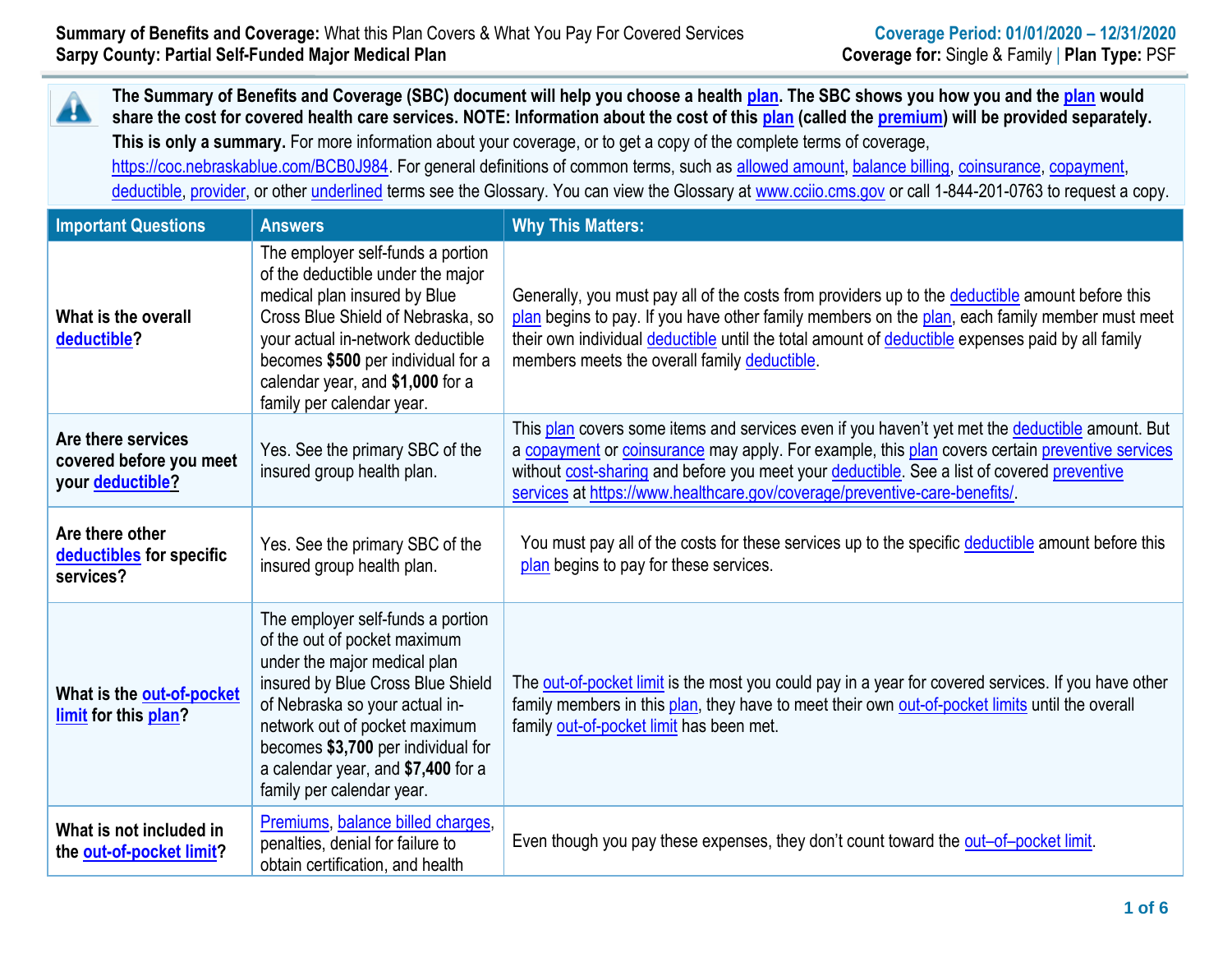|                                                     | care this plan doesn't cover.                                                                                 |                                                                                                                                                                                                                                                                                                                                                                                                                                                                                  |
|-----------------------------------------------------|---------------------------------------------------------------------------------------------------------------|----------------------------------------------------------------------------------------------------------------------------------------------------------------------------------------------------------------------------------------------------------------------------------------------------------------------------------------------------------------------------------------------------------------------------------------------------------------------------------|
| Will you pay less if you<br>use a network provider? | Yes. See<br>www.nebraskablue.com/find-a-<br>doctor or call 1-844-201-0763 for<br>a list of network providers. | This plan uses a provider network. You will pay less if you use a provider in the plan's network.<br>You will pay the most if you use an out-of-network provider, and you might receive a bill from a<br>provider for the difference between the provider's charge and what your plan pays (balance<br>billing). Be aware, your network provider might use an out-of-network provider for some services<br>(such as lab work). Check with your provider before you get services. |
| Do you need a referral to<br>see a specialist?      | No.                                                                                                           | You can see the specialist you choose without a referral.                                                                                                                                                                                                                                                                                                                                                                                                                        |

OMB Control Numbers 1545-2229, 1210-0147, and 0938-1146 Released on April 6, 2016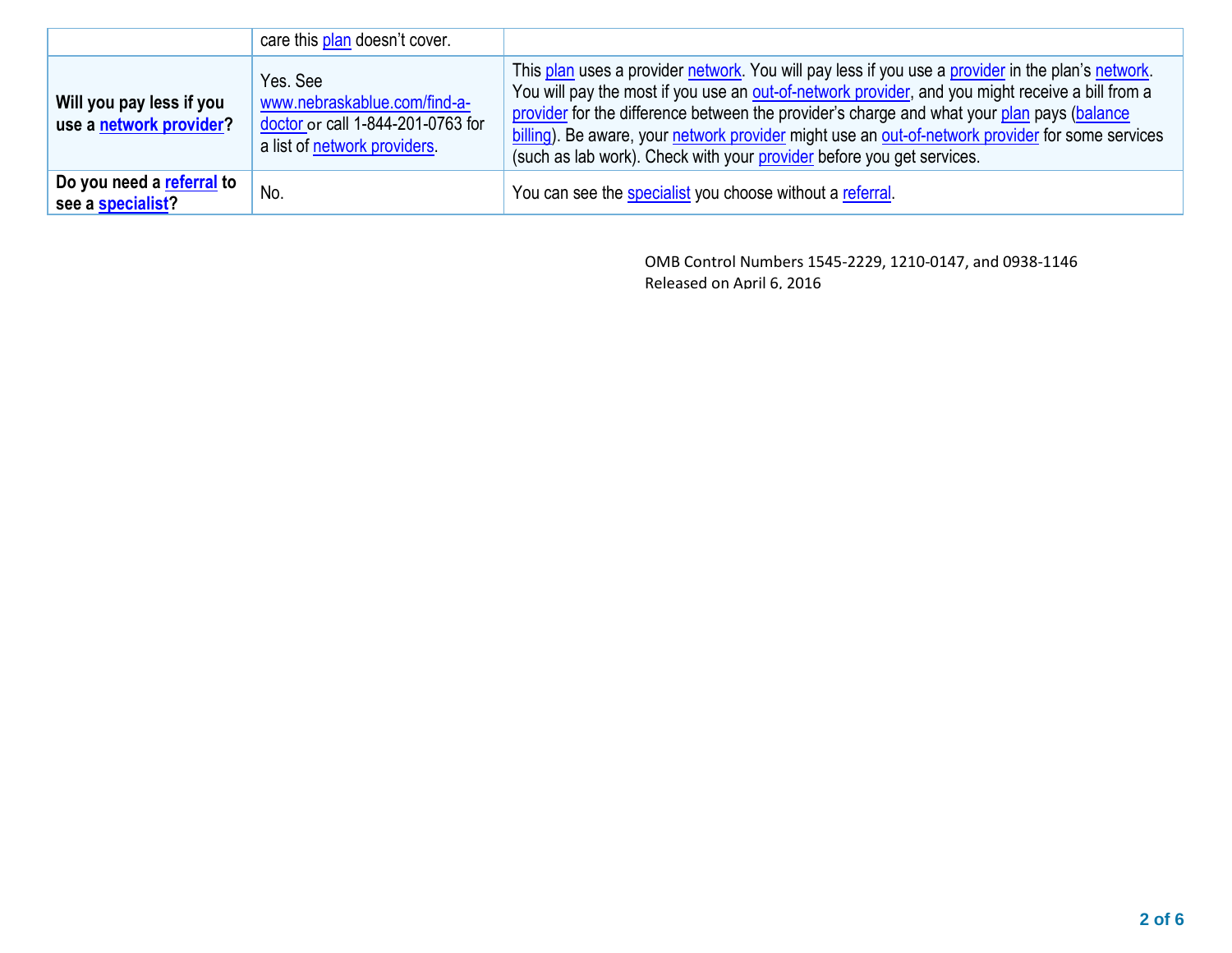

All **[copayment](https://www.healthcare.gov/sbc-glossary/#copayment)** and **[coinsurance](https://www.healthcare.gov/sbc-glossary/#coinsurance)** costs shown in this chart are after your **[deductible](https://www.healthcare.gov/sbc-glossary/#deductible)** has been met, if a **[deductible](https://www.healthcare.gov/sbc-glossary/#deductible)** applies. This is a summary of your enhanced benefits after your primary plan processes the claim. Your **[copayment](https://www.healthcare.gov/sbc-glossary/#copayment)** and **[coinsurance](https://www.healthcare.gov/sbc-glossary/#coinsurance)** remains the same as the primary plan unless otherwise noted.

| <b>Common</b>                                   |                                    | <b>What You Will Pay</b>   |                                | <b>Limitations, Exceptions, &amp; Other</b> |  |
|-------------------------------------------------|------------------------------------|----------------------------|--------------------------------|---------------------------------------------|--|
| <b>Medical Event</b>                            | <b>Services You May Need</b>       | <b>Network Provider</b>    | <b>Out-of-Network Provider</b> | <b>Important Information</b>                |  |
|                                                 |                                    | (You will pay the least)   | (You will pay the most)        |                                             |  |
| If you visit a health<br>care provider's office | Primary care visit to treat an     | See the primary SBC of the | See the primary SBC of the     | See the primary SBC of the insured          |  |
|                                                 | injury or illness                  | insured group health plan. | insured group health plan.     | group health plan.                          |  |
|                                                 | <b>Specialist visit</b>            | See the primary SBC of the | See the primary SBC of the     | See the primary SBC of the insured          |  |
| or clinic                                       |                                    | insured group health plan. | insured group health plan.     | group health plan.                          |  |
|                                                 | Preventive care/screening/         | See the primary SBC of the | See the primary SBC of the     | See the primary SBC of the insured          |  |
|                                                 | immunization                       | insured group health plan. | insured group health plan.     | group health plan.                          |  |
|                                                 | Diagnostic test (x-ray, blood      | See the primary SBC of the | See the primary SBC of the     |                                             |  |
|                                                 | work)                              | insured group health plan. | insured group health plan.     | See the primary SBC of the insured          |  |
| If you have a test                              |                                    | See the primary SBC of the | See the primary SBC of the     | group health plan.                          |  |
|                                                 | Imaging (CT/PET scans, MRIs)       | insured group health plan. | insured group health plan.     |                                             |  |
|                                                 | Tier 1                             | See the primary SBC of the | See the primary SBC of the     |                                             |  |
| If you need drugs to                            |                                    | insured group health plan. | insured group health plan.     |                                             |  |
| treat your illness or                           | Tier 2                             | See the primary SBC of the | See the primary SBC of the     |                                             |  |
| condition                                       |                                    | insured group health plan. | insured group health plan.     | See the primary SBC of the insured          |  |
| More information about                          |                                    | See the primary SBC of the | See the primary SBC of the     | group health plan.                          |  |
| prescription drug<br>coverage is available at   | Tier 3                             | insured group health plan. | insured group health plan.     |                                             |  |
| nebraskablue.com                                |                                    | See the primary SBC of the | See the primary SBC of the     |                                             |  |
|                                                 | <b>Specialty drugs</b>             | insured group health plan. | insured group health plan.     |                                             |  |
|                                                 | Facility fee (e.g., ambulatory     | See the primary SBC of the | See the primary SBC of the     | See the primary SBC of the insured          |  |
| If you have outpatient                          | surgery center)                    | insured group health plan. | insured group health plan.     | group health plan.                          |  |
| surgery                                         |                                    | See the primary SBC of the | See the primary SBC of the     | See the primary SBC of the insured          |  |
|                                                 | Physician/surgeon fees             | insured group health plan. | insured group health plan.     | group health plan.                          |  |
| If you need immediate                           | <b>Emergency room care</b>         | See the primary SBC of the | See the primary SBC of the     |                                             |  |
|                                                 |                                    | insured group health plan. | insured group health plan.     |                                             |  |
|                                                 | <b>Emergency medical</b>           | See the primary SBC of the | See the primary SBC of the     | See the primary SBC of the insured          |  |
| medical attention                               | transportation                     | insured group health plan. | insured group health plan.     | group health plan.                          |  |
|                                                 | <b>Urgent care</b>                 | See the primary SBC of the | See the primary SBC of the     |                                             |  |
|                                                 |                                    | insured group health plan. | insured group health plan.     |                                             |  |
| If you have a hospital<br>stay                  | Facility fee (e.g., hospital room) | See the primary SBC of the | See the primary SBC of the     | See the primary SBC of the insured          |  |
|                                                 |                                    | insured group health plan. | insured group health plan.     | group health plan.                          |  |
|                                                 | Physician/surgeon fees             | See the primary SBC of the | See the primary SBC of the     | See the primary SBC of the insured          |  |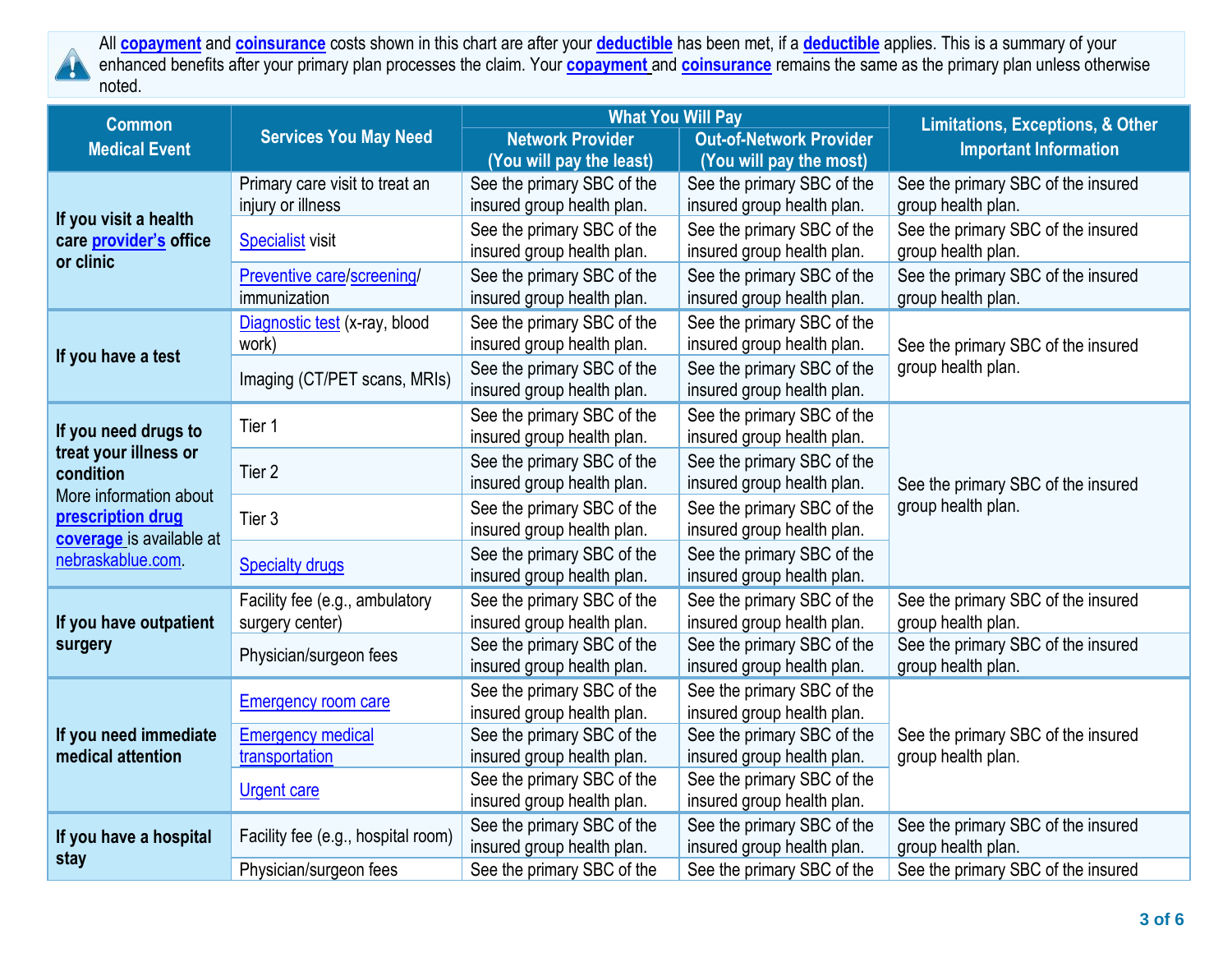| <b>Common</b>                             |                                  | <b>What You Will Pay</b>   |                                | <b>Limitations, Exceptions, &amp; Other</b> |
|-------------------------------------------|----------------------------------|----------------------------|--------------------------------|---------------------------------------------|
| <b>Medical Event</b>                      | <b>Services You May Need</b>     | <b>Network Provider</b>    | <b>Out-of-Network Provider</b> | <b>Important Information</b>                |
|                                           |                                  | (You will pay the least)   | (You will pay the most)        |                                             |
|                                           |                                  | insured group health plan. | insured group health plan.     | group health plan.                          |
| If you need mental                        |                                  | See the primary SBC of the | See the primary SBC of the     |                                             |
| health, behavioral                        | <b>Outpatient services</b>       | insured group health plan. | insured group health plan.     | See the primary SBC of the insured          |
| health, or substance                      |                                  | See the primary SBC of the | See the primary SBC of the     | group health plan.                          |
| abuse services                            | Inpatient services               | insured group health plan. | insured group health plan.     |                                             |
|                                           |                                  | See the primary SBC of the | See the primary SBC of the     |                                             |
|                                           | Office visits                    | insured group health plan. | insured group health plan.     |                                             |
|                                           | Childbirth/delivery professional | See the primary SBC of the | See the primary SBC of the     | See the primary SBC of the insured          |
| If you are pregnant                       | services                         | insured group health plan. | insured group health plan.     | group health plan.                          |
|                                           | Childbirth/delivery facility     | See the primary SBC of the | See the primary SBC of the     |                                             |
|                                           | services                         | insured group health plan. | insured group health plan.     |                                             |
|                                           | Home health care                 | See the primary SBC of the | See the primary SBC of the     | See the primary SBC of the insured          |
|                                           |                                  | insured group health plan. | insured group health plan.     | group health plan.                          |
|                                           | <b>Rehabilitation services</b>   | See the primary SBC of the | See the primary SBC of the     |                                             |
|                                           |                                  | insured group health plan. | insured group health plan.     | See the primary SBC of the insured          |
| If you need help                          | <b>Habilitation services</b>     | See the primary SBC of the | See the primary SBC of the     | group health plan.                          |
| recovering or have                        |                                  | insured group health plan. | insured group health plan.     |                                             |
| other special health                      | Skilled nursing care             | See the primary SBC of the | See the primary SBC of the     | See the primary SBC of the insured          |
| needs                                     |                                  | insured group health plan. | insured group health plan.     | group health plan.                          |
|                                           | Durable medical equipment        | See the primary SBC of the | See the primary SBC of the     | See the primary SBC of the insured          |
|                                           |                                  | insured group health plan. | insured group health plan.     | group health plan.                          |
|                                           | <b>Hospice services</b>          | See the primary SBC of the | See the primary SBC of the     | See the primary SBC of the insured          |
|                                           |                                  | insured group health plan. | insured group health plan.     | group health plan.                          |
|                                           | Children's eye exam              | See the primary SBC of the | See the primary SBC of the     | See the primary SBC of the insured          |
|                                           |                                  | insured group health plan. | insured group health plan.     | group health plan.                          |
| If your child needs<br>dental or eye care | Children's glasses               | See the primary SBC of the | See the primary SBC of the     | See the primary SBC of the insured          |
|                                           |                                  | insured group health plan. | insured group health plan.     | group health plan.                          |
|                                           | Children's dental check-up       | See the primary SBC of the | See the primary SBC of the     | See the primary SBC of the insured          |
|                                           |                                  | insured group health plan. | insured group health plan.     | group health plan.                          |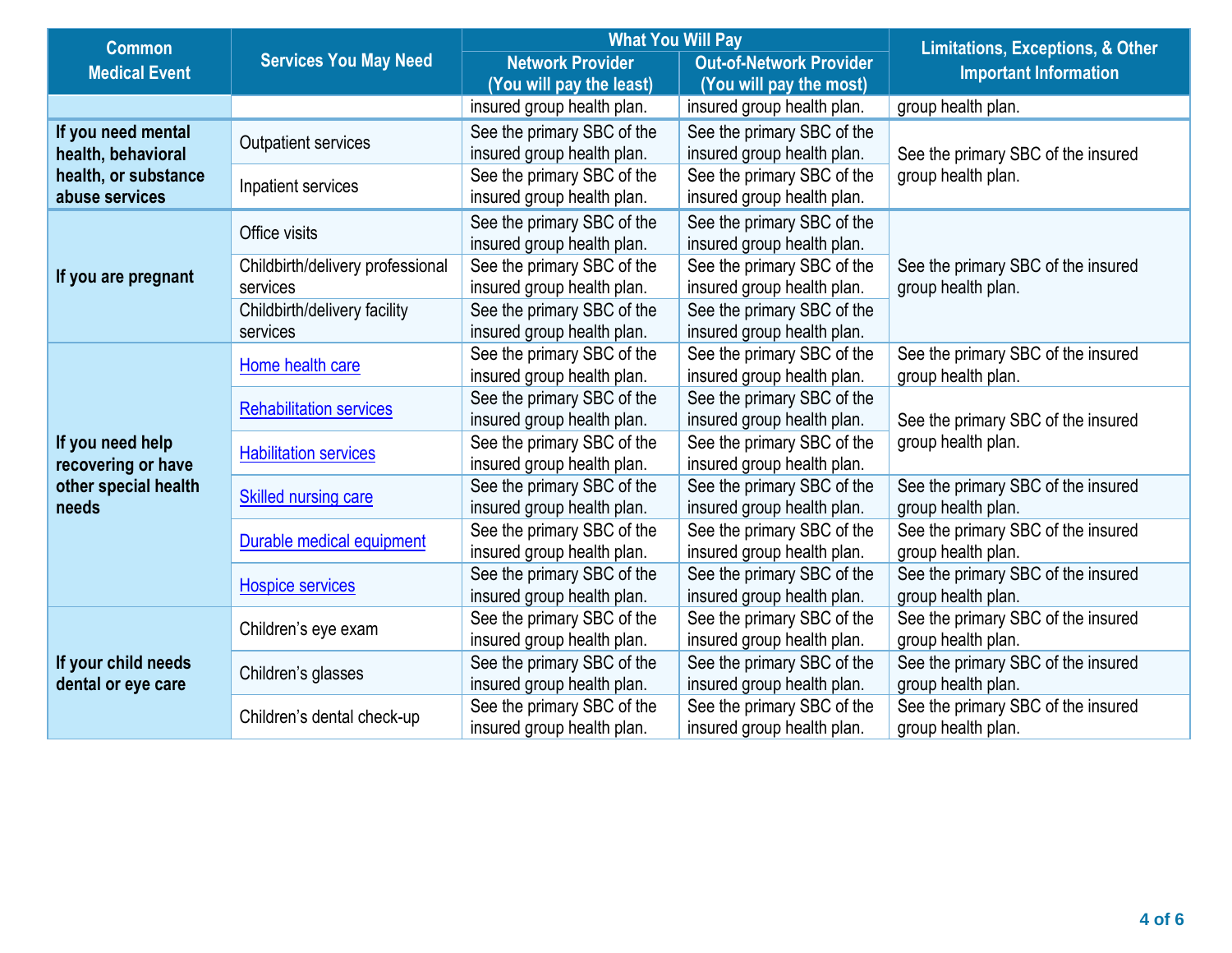## **Excluded Services & Other Covered Services:**

**Services Your [Plan](https://www.healthcare.gov/sbc-glossary/#plan) Generally Does NOT Cover (Check your policy or [plan](https://www.healthcare.gov/sbc-glossary/#plan) document for more information and a list of any other [excluded](https://www.healthcare.gov/sbc-glossary/#excluded-services) services.)**

• See the primary insured group health plan

## **Other Covered Services (Limitations may apply to these services. This isn't a complete list. Please see your [plan](https://www.healthcare.gov/sbc-glossary/#plan) document.)**

• See the primary insured group health plan

Your Rights to Continue Coverage: There are agencies that can help if you want to continue your coverage after it ends. The contact information for those agencies is: Blue Cross and Blue Shield of Nebraska at 1-844-201-0763 or visit www.nebraskablue.com; for group health coverage subject to ERISA, the Department of Labor's Employee Benefits Security Administration at 1-866-444-EBSA (3272) or www.dol.gov/ebsa/healthreform; for non-federal governmental group health plans, the Department of Health and Human Services, Center for Consumer Information and Insurance Oversight, at 1-877-267-2323 x61565 or www.cciio.cms.gov; or your employer's human resources department. Other coverage options may be available to you too, including buying individual insurance coverage through the Health Insurance Marketplace. For more information about the Marketplace, visit www.HealthCare.gov or call 1-800-318-2596.

Your Grievance and Appeals Rights: There are agencies that can help if you have a complaint against you[r plan](https://www.healthcare.gov/sbc-glossary/#plan) for a denial of a [claim.](https://www.healthcare.gov/sbc-glossary/#claim) This complaint is called a [grievance](https://www.healthcare.gov/sbc-glossary/#grievance) or [appeal.](https://www.healthcare.gov/sbc-glossary/#appeal) For more information about your rights, look at the explanation of benefits you will receive for that medica[l claim.](https://www.healthcare.gov/sbc-glossary/#claim) Your [plan](https://www.healthcare.gov/sbc-glossary/#plan) documents also provide complete information to submit a [claim,](https://www.healthcare.gov/sbc-glossary/#claim) [appeal,](https://www.healthcare.gov/sbc-glossary/#appeal) or a [grievance](https://www.healthcare.gov/sbc-glossary/#grievance) for any reason to your [plan.](https://www.healthcare.gov/sbc-glossary/#plan) For more information about your rights, this notice, or assistance, contact: Blue Cross and Blue Shield of Nebraska at 1-844-201-0763 or visit www.nebraskablue.com, the Nebraska Department of Insurance at 1-877-564-7323 or www.doi.ne.gov, for group health coverage subject to ERISA, the Department of Labor's Employee Benefits Security Administration at 1-866-444-EBSA (3272) or www.dol.gov/ebsa/healthreform, your employer's human resources or employee benefits department.

**Does this plan provide Minimum Essential Coverage? No**. This plan combined with your primary insurance plan does provide Minimum Essential Coverage. If you don't have [Minimum Essential Coverage](https://www.healthcare.gov/sbc-glossary/#minimum-essential-coverage) for a month, you'll have to make a payment when you file your tax return unless you qualify for an exemption from the requirement that you have health coverage for that month.

**Does this plan meet Minimum Value Standards? No**. This plan combined with your primary insurance plan does provide Minimum Value Standards. If your [plan](https://www.healthcare.gov/sbc-glossary/#plan) doesn't meet the [Minimum Value Standards,](https://www.healthcare.gov/sbc-glossary/#minimum-value-standard) you may be eligible for a [premium tax credit](https://www.healthcare.gov/sbc-glossary/#premium-tax-credits) to help you pay for a plan through the [Marketplace.](https://www.healthcare.gov/sbc-glossary/#marketplace)

## **Language Access Services:**

[Spanish (Español): Para obtener asistencia en Español, llame al [319-752-3200].] [Tagalog (Tagalog): Kung kailangan ninyo ang tulong sa Tagalog tumawag sa [319-752-3200].] [Chinese (中文): 如果需要中文的帮助, 请拨打这个号码 [319-752-3200].] [Navajo (Dine): Dinek'ehgo shika at'ohwol ninisingo, kwiijigo holne' [319-752-3200].] ––––––––––––––––––––––*To see examples of how this plan might cover costs for a sample medical situation, see the next section.–––––––––––*–––––––––––